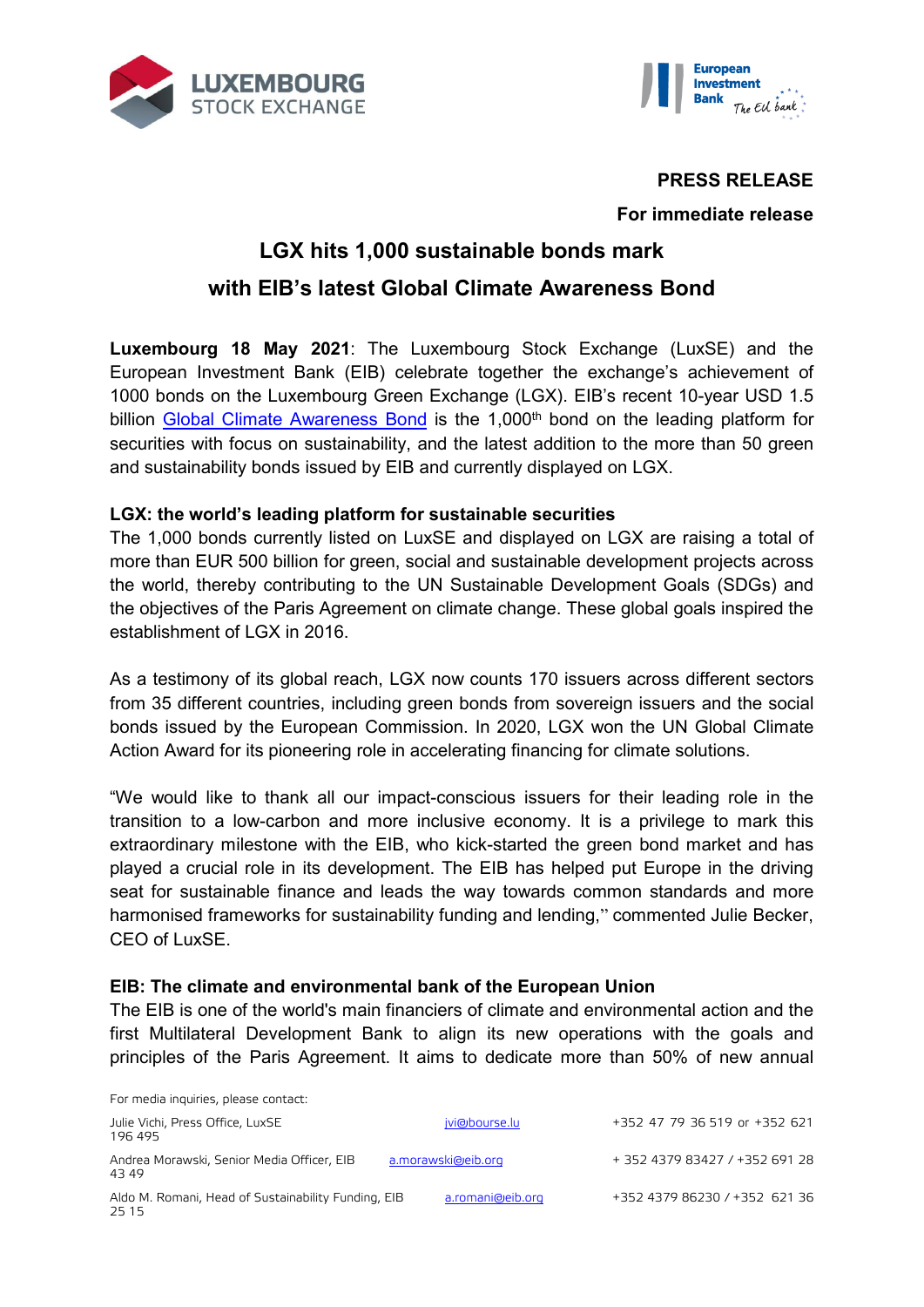



financing to green investment by 2025 and has committed to tracking such investment in line with the framework established by the EU Taxonomy Regulation.

A pioneer in sustainability funding, EIB launched [the world's first green bond](https://www.eib.org/en/investor_relations/press/2007/2007-042-epos-ii-obligation-sensible-au-climat-la-bei-oeuvre-a-la-protection-du-climat-par-le-biais-de-son-emission-a-l-echelle-de-l-ue.htm) in 2007 and has since issued EUR 39 billion worth of Climate Awareness Bonds (CABs) focusing on climate change mitigation. The EIB recently published an independent report evaluating CABs and EIB's role in the green bond market between 2007 and 2020. Since 2018, the EIB has also raised EUR 6.5 billion worth of Sustainability Awareness Bonds (SABs), whose focus is on other areas of environmental and social sustainability. The Bank has already aligned the documentation of its CABs and SABs with the EU Taxonomy Regulation and plans to progressively align these instruments with the expected EU Green Bond Standard.

"Efficient involvement of international capital markets in the financing of sustainable development requires a strategic alliance among key market players. The EIB and LuxSE are close partners in the development of clarity in sustainability, which is essential for true impact investment. The favourable reception of our 10-year USD Global CAB, the 1,000<sup>th</sup> bond on LGX, endorses this joint endeavour with the support of the global investor community," commented Ricardo Mourinho Félix, Vice-President for Funding and Treasury at EIB.

#### **Exponential growth of LGX reflects market development**

LuxSE established LGX in 2016 to unlock sustainable capital and facilitate sustainable investment. The platform has seen exponential growth since then, highlighting the increasingly important role of sustainability in international capital markets.

What started as a platform for green bonds in 2016 has grown in both size and product range, responding to the increasing need for transparency, accountability, reliability and comparability of sustainable securities displayed on LGX. LGX now encompasses all categories of bonds with a focus on sustainability, with mandatory requirements for transparency and reporting.

"This 1,000th sustainable bond displayed on LGX illustrates the role that Luxembourg's sustainable finance ecosystem is playing globally in raising the public and private capital needed to achieve the objectives of the Paris Accord on Climate Change and the Sustainable Development Goals. It also underlines the innovative cooperation between the European Investment Bank and the Luxembourg Stock Exchange, which has helped shape the direction of sustainable finance for more than a decade now, as it did when

| For media inquiries, please contact:                         |                    |                                |
|--------------------------------------------------------------|--------------------|--------------------------------|
| Julie Vichi, Press Office, LuxSE<br>196 495                  | jvi@bourse.lu      | +352 47 79 36 519 or +352 621  |
| Andrea Morawski, Senior Media Officer, EIB<br>43 49          | a.morawski@eib.org | + 352 4379 83427 / +352 691 28 |
| Aldo M. Romani, Head of Sustainability Funding, EIB<br>25 15 | a.romani@eib.org   | +352 4379 86230 / +352 621 36  |